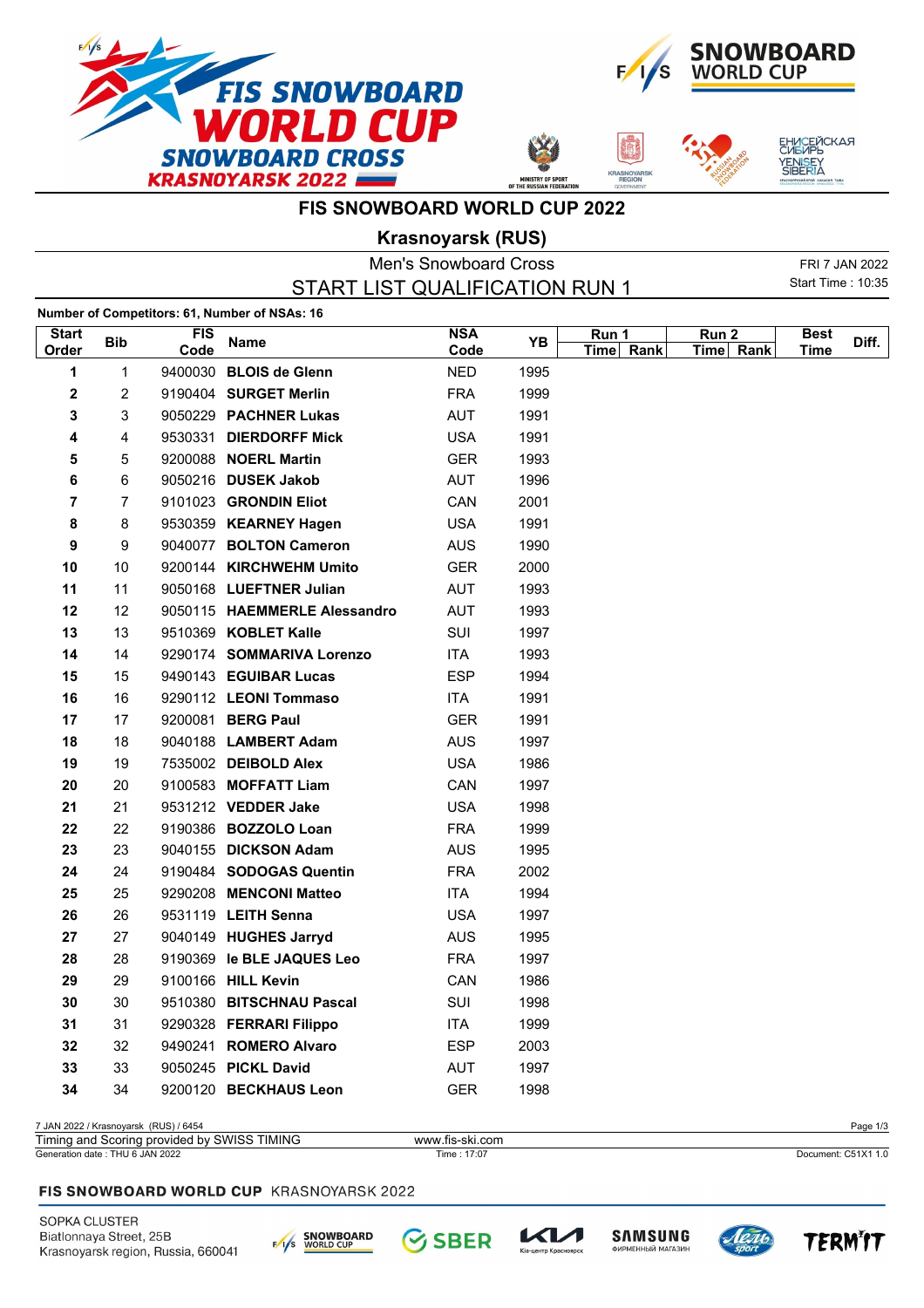## **FIS SNOWBOARD WORLD CUP 2022**

# **Krasnoyarsk (RUS)**

|              |            |      |                          | <b>Men's Snowboard Cross</b>   |      |           |           |                   | FRI 7 JAN 2022 |
|--------------|------------|------|--------------------------|--------------------------------|------|-----------|-----------|-------------------|----------------|
|              |            |      |                          | START LIST QUALIFICATION RUN 1 |      |           |           | Start Time: 10:35 |                |
| <b>Start</b> | <b>Bib</b> | FIS  | <b>Name</b>              | <b>NSA</b>                     | YB   | Run 1     | Run 2     | <b>Best</b>       | Diff.          |
| Order        |            | Code |                          | Code                           |      | Time Rank | Time Rank | <b>Time</b>       |                |
| 35           | 35         |      | 9050218 HAEMMERLE Luca   | AUT                            | 1996 |           |           |                   |                |
| 36           | 36         |      | 9290155 GODINO Michele   | ITA                            | 1992 |           |           |                   |                |
| 37           | 37         |      | 9050199 JUD Sebastian    | AUT                            | 1995 |           |           |                   |                |
| 38           | 38         |      | 9510336 WATTER Nick      | <b>SUI</b>                     | 1995 |           |           |                   |                |
| 39           | 39         |      | 9530557 PERLE Michael    | <b>USA</b>                     | 1994 |           |           |                   |                |
| 40           | 40         |      | 9320183 WOO Jin          | <b>KOR</b>                     | 2001 |           |           |                   |                |
| 41           | 41         |      | 9100660 BICHON Evan      | CAN                            | 1998 |           |           |                   |                |
| 42           | 42         |      | 9150149 KUBICIK Jan      | <b>CZE</b>                     | 1996 |           |           |                   |                |
| 43           | 43         |      | 9530683 KAMISKY Paul     | <b>USA</b>                     | 1991 |           |           |                   |                |
| 44           | 44         |      | 9100932 GRAHAM Colby     | CAN                            | 2001 |           |           |                   |                |
| 45           | 45         |      | 9531185 LACROIX Mike     | <b>USA</b>                     | 1998 |           |           |                   |                |
| 46           | 46         |      | 9480290 OLYUNIN Nikolay  | <b>RUS</b>                     | 1991 |           |           |                   |                |
| 47           | 47         |      | 9480641 DONSKIKH Daniil  | <b>RUS</b>                     | 2001 |           |           |                   |                |
| 48           | 48         |      | 9220109 NIGHTINGALE Huw  | <b>GBR</b>                     | 2001 |           |           |                   |                |
| 49           | 49         |      | 9040236 DENT Declan      | <b>AUS</b>                     | 2000 |           |           |                   |                |
| 50           | 50         |      | 9510384 LUBASCH Nicola   | SUI                            | 1998 |           |           |                   |                |
| 51           | 51         |      | 9480494 ANISIMOV Andrei  | <b>RUS</b>                     | 1997 |           |           |                   |                |
| 52           | $*52$      |      | 9190459 HERPIN Guillaume | <b>FRA</b>                     | 2001 |           |           |                   |                |
| 53           | $*53$      |      | 9050236 KROH Andreas     | AUT                            | 1998 |           |           |                   |                |
| 54           | 54         |      | 9050250 DORNHOFER Marco  | AUT                            | 1999 |           |           |                   |                |
| 55           | 55         |      | 9030002 WILLIAMS Steven  | ARG                            | 1988 |           |           |                   |                |
| 56           | *56        |      | 9120101 YE Kangjia       | <b>CHN</b>                     | 2002 |           |           |                   |                |
| 57           | 57         |      | 9480364 DILMAN Daniil    | <b>RUS</b>                     | 1996 |           |           |                   |                |
| 58           | *58        |      | 9150182 ZERAVA Jakub     | <b>CZE</b>                     | 1998 |           |           |                   |                |
| 59           | 59         |      | 9120092 WANG Huiyang     | <b>CHN</b>                     | 2003 |           |           |                   |                |
| 60           | $*60$      |      | 9040237 DENT Kobi        | <b>AUS</b>                     | 2000 |           |           |                   |                |
| 61           | $*61$      |      | 9480809 ATYLIN Alexander | <b>RUS</b>                     | 2004 |           |           |                   |                |

7 JAN 2022 / Krasnoyarsk (RUS) / 6454 Page 2/3 Generation date : THU 6 JAN 2022 Time : 17:07 Document: C51X1 1.0 Timing and Scoring provided by SWISS TIMING www.fis-ski.com

### FIS SNOWBOARD WORLD CUP KRASNOYARSK 2022